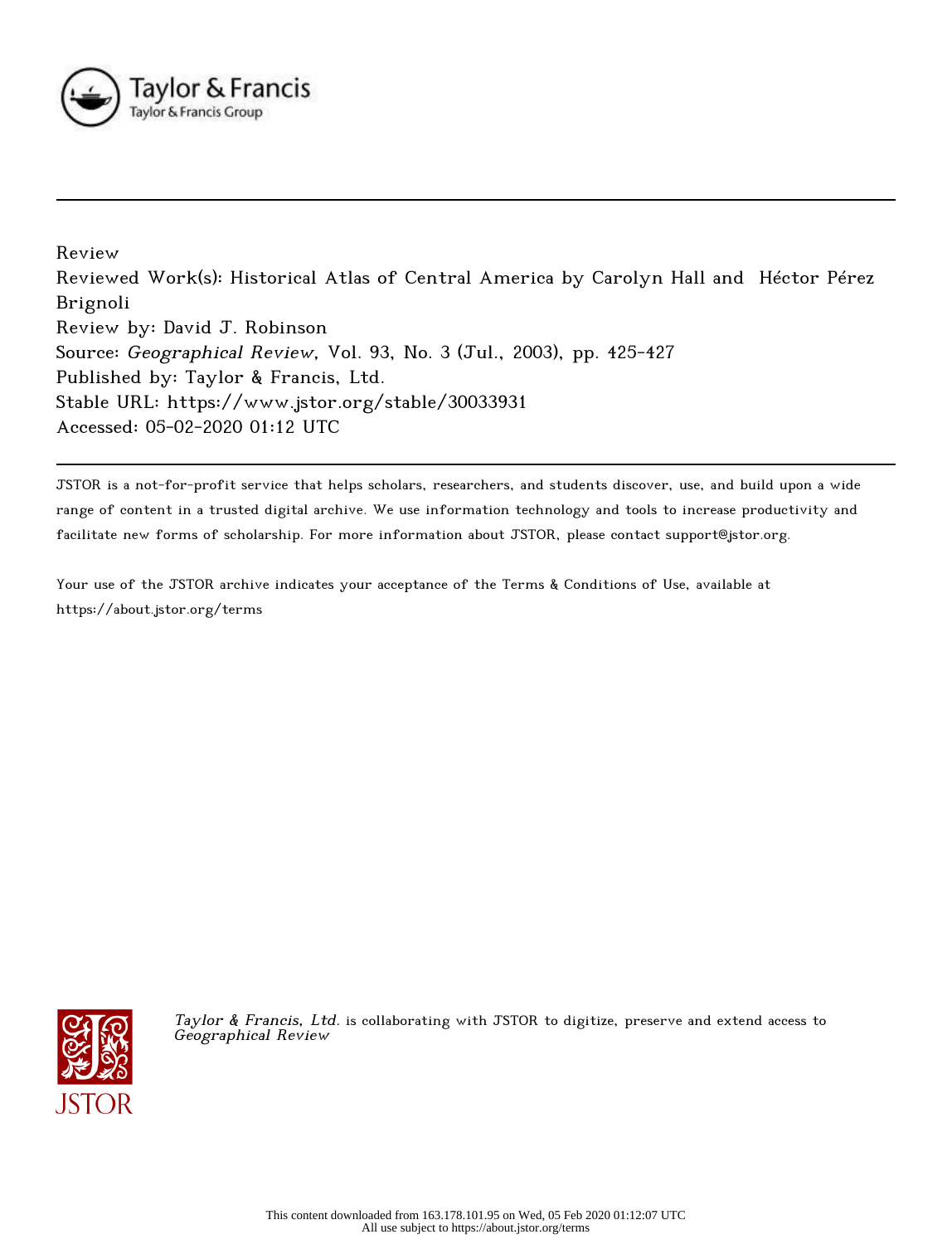a map of the festivals and local culture regions? Why is Louisiana's joie de vivre not depicted? Fortunately, treatment of the Mississippi River and flooding is ample. What the editors included is spectacular and certainly significant; what they left out is an opportunity awaiting a more systematic atlas.

 The essays are solid historical summaries, but they are uneven in their support of the atlas's centerpiece, the maps. Paul Hoffman's informed and critical essay on early-colonial-era mapping is stirring, as is the collection of images that exhibit subtle increments in knowledge acquired by the colonial powers. One can pore over the tracings of shorelines and rivers, settlements and cartouches, for hours, and Hoffman's essay places both the maps and the mapmaking in historical context. Ralph Ehrenberg's essay effectively uses major cartographic contributions as a way to bracket the state's development in the early nineteenth century. The rest of the essays are less informative as critical discussions of the history of charting Louisi ana. The authors, though adept at tracing the state's political and military history, offer far less insight into the reason for the maps' preparation, the technologies used in the process, or their shortcomings and strengths. Nonetheless, the essays provide readers with a useful historical context for the maps themselves.

 The final chapter focuses on New Orleans, as is appropriate given the city's promi nent role in the state's historical and cartographic development. John Magill's well informed chapter contains numerous historic photographs that add considerably to his narrative. With an emphasis on early cadastral depictions of the French Quarter, the maps also introduce such important issues as drainage, real estate development, and flood protection on an urban scale. The atlas contains no maps of New Orleans after 1958, and such obvious issues as sanitation, parks, race, and suburbanization are neglected in the selected maps. Nonetheless, the New Orleans depictions in clude some real gems.

 I suspect that one of the most difficult challenges the editors faced was deciding which maps to exclude. Omissions notwithstanding, this is a rich volume that makes available to the public many noteworthy maps currently sequestered in various ar chival collections. This in and of itself is a notable contribution. When one takes into consideration the obvious care taken in the production of this satisfying vol ume, coupled with the informative essays, its value grows. The Historic New Or leans Collection has produced a high-quality publication that will become a standard reference tool.-CRAIG E. COLTEN, Louisiana State University

## HISTORICAL ATLAS OF CENTRAL AMERICA. By CAROLYN HALL and HÉCTOR PÉREZ BRIGNOLI. xiv and 321 pp.; maps, diagrs., ills., bibliog., index. Norman: University of Oklahoma Press, 2003. \$99.95 (cloth), ISBN 0806130377.

Rarely is a reviewer—at least this one—able to use such words as "sumptuous," "magisterial," or "definitive" in assessing the merits of a book, but on this occasion such accolades are not only permissible but obligatory. This new atlas marks a turn ing point in the historiography of Central America, and its authors, the geographer Carolyn Hall and the historian Héctor Pérez Brignoli, together with its cartogra-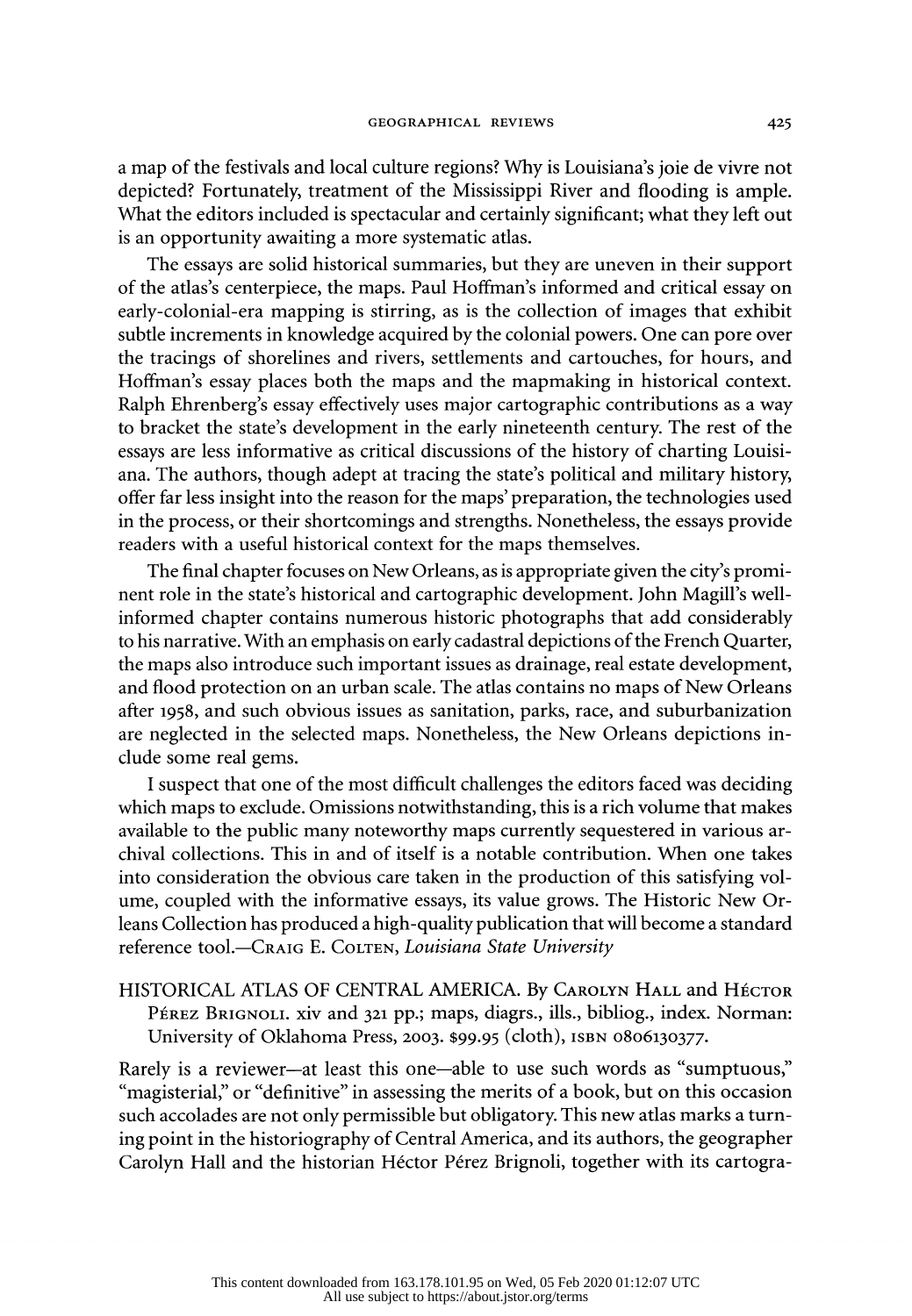pher-in-chief, John Cotter, and the various institutions that supported what must have been an expensive venture, all deserve our collective congratulations. If one normally expects an atlas to simply contain a collection of maps, then this volume is much more than an atlas: It is a historical geography of Central America from pre- Hispanic times to the end of the twentieth century. Each and every map displayed is interpreted via a succinct text; debates and doubts about data and sources are re vealed; and interrelationships between spatial patterns and underlying factors are discussed. But one of the finest characteristics of the atlas is the simple joy one can experience in looking at the maps: the color combinations, the legibility of the ma terials, even the high-quality feel of the paper on which they are printed-these are sensual pleasures that subtly reinforce one's enjoyment of the scholarship found on every page.

 Given the extensive temporal and spatial coverage of the atlas, the authors wisely subdivide their survey into five sections: environment and territory; people and places; colonial societies; formation of national societies; and the challenge of de velopment. Individual themes and specific topics are mapped at a variety of scales, with legibility the key concern. Thus, to take a few examples, the diffusion of the colonial Catholic mission orders in the entire subcontinental region are displayed on facing pages (pp. 74-75), allowing one to appreciate their differentiated patterns. Life zones are similarly displayed (pp. 22-23). Administrative structures of church and state in colonial and postcolonial periods are neatly displayed as organizational charts. The careful mapping of routes, trails, and paths allow one to follow in the footsteps of a colonial friar  $(p, 123)$  or examine the mail routes of the 1820s, or trace the student marches of the flag riots in the Panama Canal Zone in 1967. And thank fully, when no precise map sources are available, there is no hesitation in deftly sketching the likely shapes and sizes of colonial estates or a twentieth-century Costa Rican coffee hacienda.

 For those who consult the atlas carefully, the evolution of mappable data is also revealed throughout its pages. Whereas in the pre-Hispanic and colonial periods, located symbols must be used to represent urban populations, agricultural produc tion, and the like, slowly but surely during the late nineteenth, and at ever-quicken ing pace in the twentieth century, areal data become available. The problematic boundary issues now emerge as keys to patterns on the maps if not on the ground. Who has not struggled over debated and disputed municipal, cantonal, or provin cial boundaries? And with the growth of the region's nation-states their boundaries -the limits of their territorial control-become not just cartographic symbols but the edges of power worth fighting and dying over. The external pressure of Uncle Sam was often required to "settle" frontier disputes (pp. 48-49).

 Although politics can be represented spatially as the areal extent of party affili ation or voting levels (pp. 236–237), the temporal range of regimes is equally significant, and the authors effectively use color-coded columns--pink liberals versus blue conservatives-to document what at times become bewildering switches in domi nant ideologies (p. 186). The same effective method is used to represent the persis